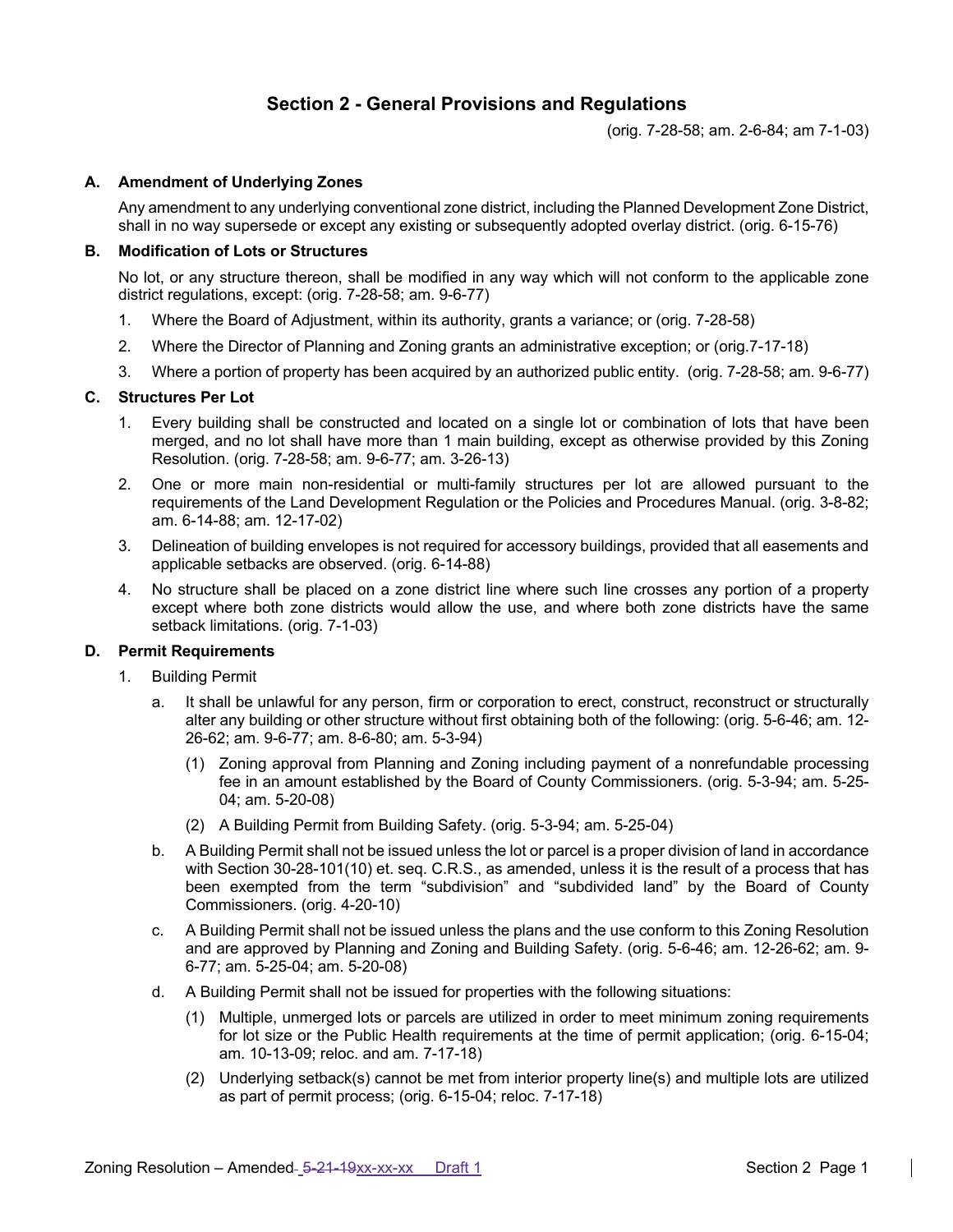- (3) A well is located on a separate lot or parcel where multiple lots or parcels are required to meet minimum zoning requirements at the time of permit application; (orig. 6-15-04; reloc. 7-17-18)
- (4) An accessory structure proposed on an adjoining lot where the primary structure is located on a separate lot; or (orig. 6-15-04, am. 10-25-05; reloc. 7-17-18)
- (5) An Onsite Wastewater Treatment System is located on a separate lot or parcel where multiple lots or parcels are used in combination to meet minimum zoning requirements at the time of permit application. (orig. 6-15-04; am. 10-25-05; reloc. 7-17-18)
- e. Any building, structure or use which is not in compliance with the plans or use approved by Planning and Zoning shall constitute a violation of this Zoning Resolution. (orig. 6 14 88; am. 5-25-04; am. 5- 20-08)
- f. The owner, at the time of issuance of the Building Permit, and the person to whom the permit is issued shall be responsible for compliance with all setback requirements set forth in this Zoning Resolution for the building or structure covered by the permit. (orig. 9-6-77)
- g. Effective January 1, 2019, Improvement Survey Plat/Improvement Location Certificate Requirements: (orig. 7-17-18)
	- (1) An Improvement Survey Plat (ISP) shall be required as a submittal item for Building Permits for the following conditions: (orig. 7-17-18)
		- (a) Lot size is less than 8,000 square feet in Plains areas or 1 acre in Mountain areas; or (orig. 7-17-18)
		- (b) Proposed setbacks of 5 feet or less in Plains areas, or 10 feet or less in Mountain areas; or (orig. 7-17-18)
		- (c) The proposed setback is less than 3 feet in Plains areas or 5 feet in Mountain areas from the required minimum setback for the applicable zone district; or (orig. 7-17-18)
		- (d) Reduced setbacks for the proposed structure were approved by either the Director of Planning and Zoning, or the Board of Adjustment. (orig. 7-17-18)
	- (2) For properties where the legal description is either (i) portions of platted lots, (ii) metes and bounds legal descriptions, or (iii) aliquot legal descriptions, a Land Survey Plat (LSP) shall be required as a submittal item. (orig. 7-17-18)
	- (3) For all other conditions, an Improvement Location Certificate (ILC) shall be required as a submittal item for a Building Permit. (orig. 7-17-18)
	- (4) The ILC/ILP/LSP must show the structure(s) on adjacent properties when the zone district specifies a minimum separation between buildings. (orig. 7-17-18)
- h. Verification of Setbacks Requirements (orig. 7-17-18):
	- (1) Effective January 1, 2019, a Setback Verification Form, certified by a registered surveyor, licensed in the State of Colorado, shall be submitted to Planning & Zoning upon completion of concrete/foundation form placement, and prior to placing the foundation for Building Permits under the following conditions: (orig. 7-17-18)
		- (a) Where a planned setback for a detached accessory structure is less than 3 feet in the Plains areas or 5 feet in Mountain areas from the required setback for the applicable zone district; or (orig. 7-17-18)
		- (b) Where a planned setback for an addition to a primary structure is less than 3 feet in the Plains areas or 5 feet in Mountain areas from the required setback for the applicable zone district; or (orig. 7-17-18)
		- (c) Reduced setbacks for the proposed structure were approved by either the Director of Planning and Zoning, or the Board of Adjustment. (orig. 7-17-18)
	- (2) For Building Permits for new primary structures where a setback verification form is not required, and where a proposed setback is less than 3 feet in the Plains area or 5 feet in the Mountain areas from the required minimum setback for the applicable zone district, prior to the rough framing inspection, an Improvement Location Certificate, certified by a registered surveyor, licensed in the State of Colorado, shall be submitted to Planning & Zoning to verify that the required setbacks are being met. (orig. 7-17-18)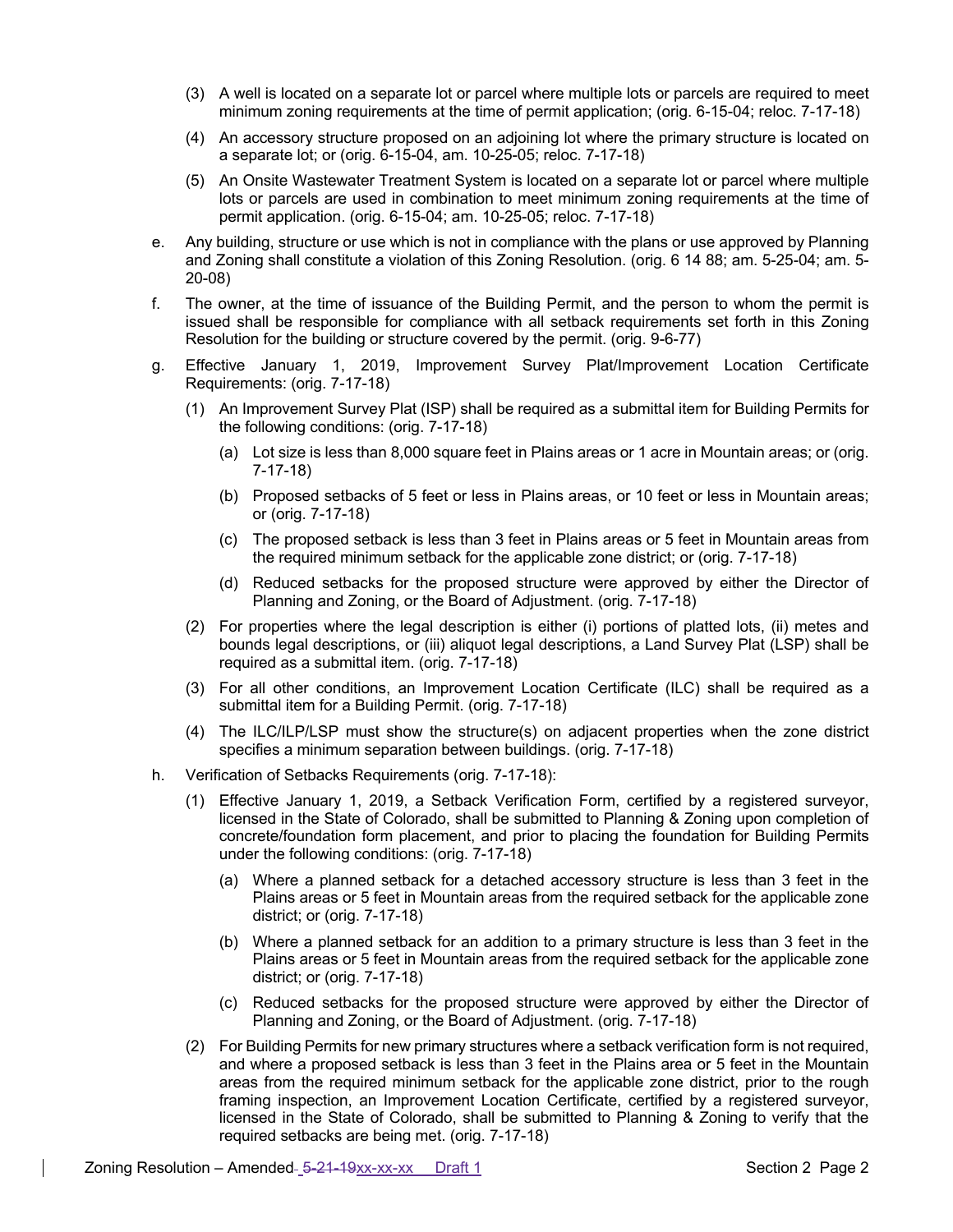- j. Access Standards: Before any Building Permit for a new dwelling, commercial building, industrial building, or other main building, or to replace an existing dwelling, commercial building, industrial building, or other main building, or for additional space of 400 square feet or more, measured cumulatively, may be issued, the applicant must meet the access requirements listed below. These access standards shall be deemed to be general standards that supersede conflicting provisions in any Official Development Plan. (orig. 9-6-77; am. 12-5-95; am. 12-17-02; am. 5-20-08, am. 4-20-10)
	- (1) Right of Access: Evidence must be submitted demonstrating that the applicant has a right of access to a county, state or city maintained street/road. If the applicant's property does not have direct access to a county, state or city maintained street/road, then the offsite portion of the access that connects to the county, state or city maintained street/road must be in conformance with one or more of the following: (orig. 12-5-95; am. 12-17-02; am. 7-1-03; am. 10-25-05; am. 5-20-08; am. 4-20-10)
		- (a) Right-of-way that has been dedicated and accepted by the county, the state or a city, but is not maintained by the county, the state or a city. (orig. 4-20-10)
		- (b) Right-of-way that has been dedicated to the county or the public, but has not been accepted by the county, and is not maintained by the county, the state or a city. (orig. 4-20-10)
		- (c) A recorded easement that gives the applicant a right of use. Planning and Zoning will review the access information provided by the applicant and information of public record, to determine the apparent right to use the access easement. Planning and Zoning is not making a legal determination as to the right of the use, only a determination that the access is sufficient for the issuance of a building permit. (orig. 4-20-10)
		- (d) A declared access from a recorded court decree that gives the applicant a right of use. (orig. 4-20-10)
		- (e) An existing access across privately owned property that has been declared a "road of record" by the Director of Planning and Zoning. The Director of Planning and Zoning's determination of a "road of record" is a determination of an apparent right to use the access for the purpose of issuing the building permit, not a legal determination as to the right of the use. The Director of Planning and Zoning may declare an access a "road of record" if it meets the following criteria: (orig. 4-20-10; am. 3-3-15)
			- (e-1) The access serving the parcel has been used for at least twenty (20) consecutive years. (orig. 4-20-10)
			- (e-2) The access does not cross property owned by a public entity or other entity over which prescriptive rights cannot be established. (orig. 4-20-10)
			- (e-3) The applicant has made a reasonable attempt to obtain an access easement or other acceptable legal right to use the access road and has been unsuccessful. (orig. 4-20-10)
		- (f) Any access right that is not identified above but is deemed sufficient by the County Attorney's Office for the purpose of issuing a building permit. An example of when this provision may be used would be when an access crosses property that is owned by a public entity or other entity over which prescriptive rights cannot be established, and a letter of authorization for such access road is provided by such entity. (orig. 4-20-10)
	- (2) Right of Access Width: The right of access width must comply with the roadway standards of the Transportation Design and Construction Manual, or an alternative standard as approved by the fire protection district. (orig. 12-5-95; am. 12-17-02; am. 7-1-03; am. 10-25-05, am. 4-20-10; am. 11-24-15; am. 7-17-18)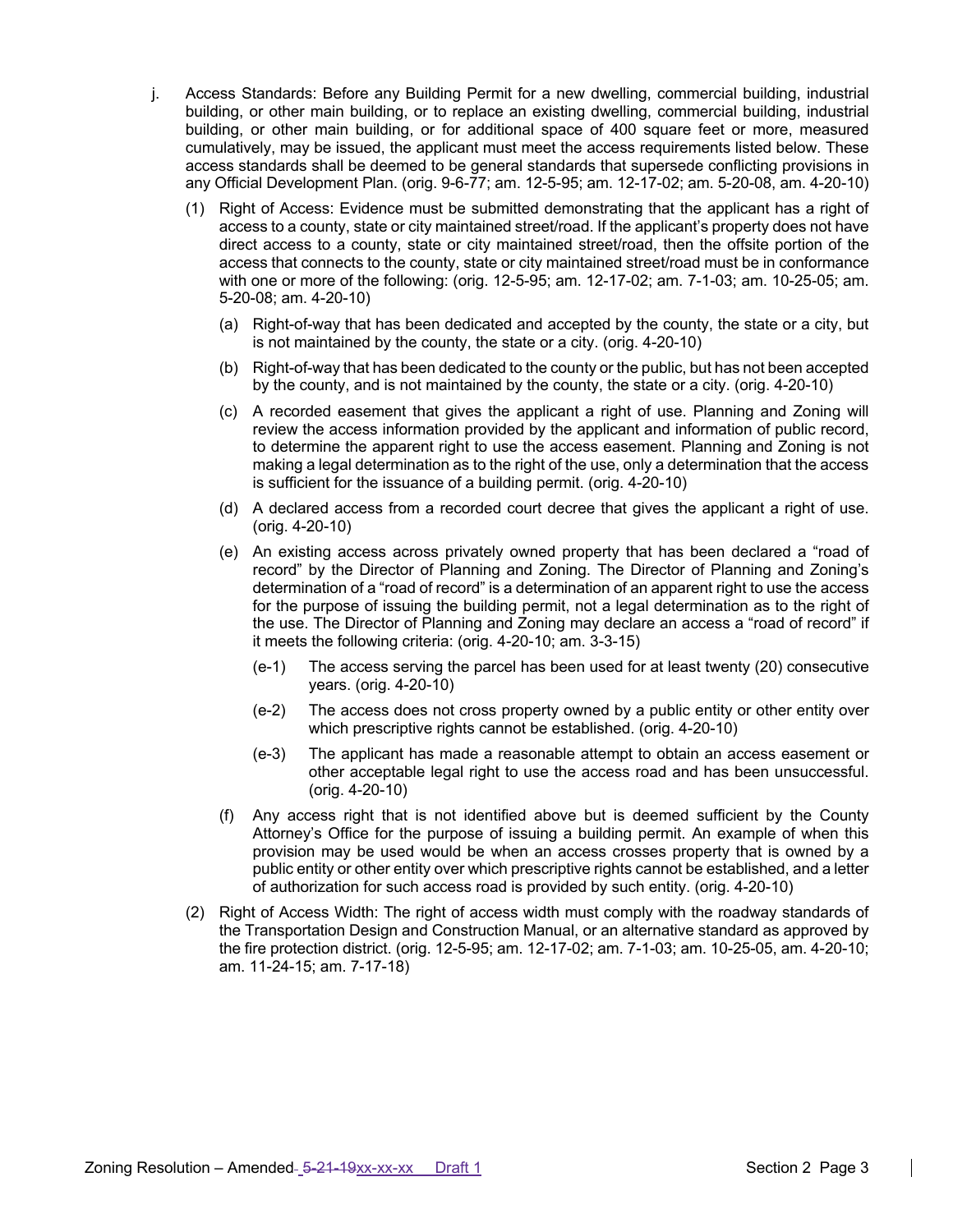- (3) Physical Location of Access: The physical location of the access must closely align with the described limits of the right of access. If the right of access is based on a centerline description, then the centerline of the physical access shall be located along the centerline description. The evaluation of the physical location of the access shall be completed to a point where the street/road connects to a county, state or city maintained street/road. Planning and Zoning will review the physical location of the access based on documents provided by the applicant, information of public record and with the use of cartographic information. If necessary to locate and clarify access, a survey may be required. Planning and Zoning is not making a legal determination as to the location of the street/road with respect to the right of access. The provisions of this section do not apply if the right of access is a "road of record". The provisions of this section may be determined not to apply to an alternate right of access approved by the County Attorney's Office. (orig. 4-20-10)
- (4) Physical Standard of Access: The physical access must comply with the standards of the Transportation Design and Construction Manual. The evaluation of the physical access shall be completed to on-site and off-site to a point where the street/road or driveway connects to a county, state or city maintained street/road. The Transportation Design and Construction Manual standards for streets/roads and driveways is established based on the existing and potential use of the access system and does allow for alternate standards to be approved by the appropriate fire protection district. The fire protection district may require additional improvements such as fire sprinklers and cisterns as a condition of their approval of an alternate standard. If improvements are required based on this evaluation, then the following shall apply: (orig. 12-5-95; am. 6-18-02; am. 12-17-02; am. 10-25-05; am. 5-20-08; am. 4-20-10; am. 11- 24-15)
	- (a) Design and construction compliance, through the appropriate county process, shall be required for those portions of the access that are located within county right-of-way, public right-of-way or on land under the control of the person or entity seeking the Building Permit, and for any additional requirements that the fire protection district may have as a condition for their approval of an alternate access standard. A Stop Work Order for a building permit may be issued for failure to construct the improvements required by this section in accordance with the approved plans. (orig. 12-5-95; am. 12-17-02; am. 10-25-05; am. 4- 20-10)
	- (b) When design and construction compliance would involve construction on land that is not under the control of the person or entity for whom a Building Permit is sought, and is not located within county or public right-of-way, then the applicant shall submit a written advisory statement from the local fire protection district describing whether such portion of the private street/road and/or driveway is deemed acceptable for emergency vehicle use. If access is not deemed acceptable for emergency vehicle use by the Fire Protection District, the letter shall identify the improvements that the Fire Protection District believes are necessary for the access to be acceptable for emergency vehicle use. (orig. 5-20-08; am. 10-13-09; am. 4-20-10)

Should the Fire District deem the access not acceptable for emergency vehicle use, the applicant may choose to either: (orig. 5-20-08)

- (b-1) Arrange to correct all access deficiencies and obtain a new advisory statement from the Fire Protection District stating that the access is acceptable for emergency vehicle use, or (orig. 5-20-08)
- (b-2) Sign an affidavit of understanding, on a form provided by Planning and Zoning, stating that the applicant is aware that emergency services may be nonexistent, diminished, or slowed for the site and agreeing to indemnify, defend, save and hold the County, its agents and employees harmless from any claims, demands and liability resulting from or arising out of the construction, installation and use of the structures, devices or improvements by the Owner(s), their heirs, successors and assigns. If the applicant chooses this option, then both the affidavit of understanding and the statement from the Fire Protection District shall be recorded with the Jefferson County Clerk and Recorder. (orig. 5-20-08; am. 4-20-10)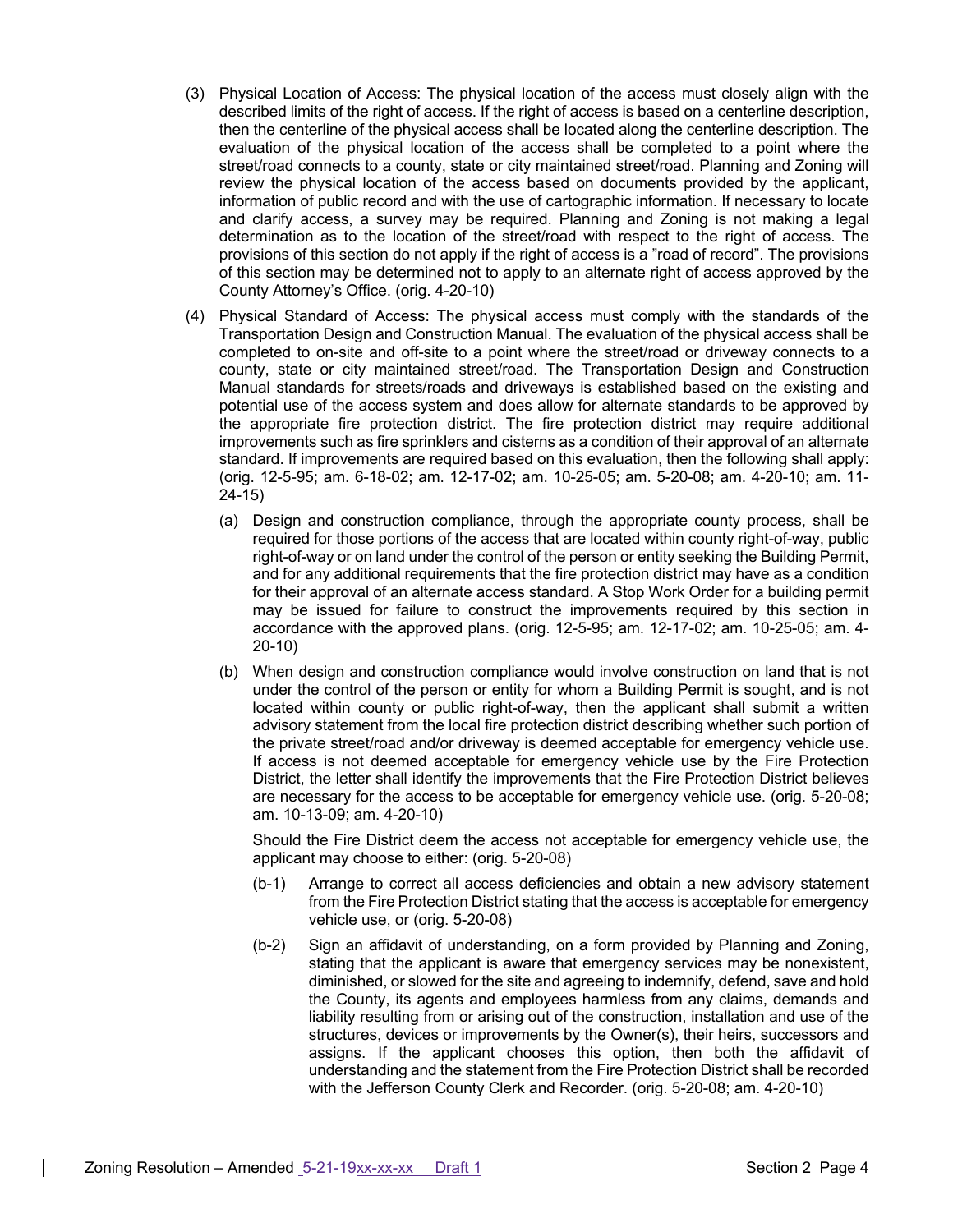(5) Previous Review of Access: If the property for which the building permit is sought has gone through an approved Rezoning, Special Use, Plat, Exemption, Minor Adjustment, Site Development Plan, Grading Permit, or Notice of Intent subsequent to April 20, 2010, then the access verification that occurred during that process shall be deemed sufficient for the building permit process, unless the access being proposed for the building permit is not consistent with what was previously reviewed or the access standards of this section have been revised subsequent to the approval of the application. For Rezoning and Special Use applications, if the provisions of the Physical Standard of Access were not reviewed during the process, then those provisions must be satisfied prior to the issuance of the building permit. (orig. 4-20-10)

#### 2. Fence Permit

- a. It shall be unlawful for any person, firm or corporation to erect or construct a fence above 42 inches in height without first obtaining a permit from Planning and Zoning. The permit shall be valid for one year, all work must be completed within this time frame or a new or renewal permit will be required. (orig. 8-6-80; am. 5-25-04; am. 5-20-08; am. 3-26-13)
- b. A nonrefundable processing fee in an amount established by the Board of County Commissioners will be charged for each permit issued. (orig. 8-6-80; am. 5 3 94)
- c. A noise barrier fence, maximum of 8 feet in height, may be constructed adjacent to right-of-way for an arterial or higher class street or road. (orig. 7-1-03; am. 7-17-18)
- d. It shall be unlawful for any person, firm or corporation to erect or construct a gate, regardless of height, across access that serves a parcel or parcels, a tract or tracts, or a lot or lots without first obtaining a permit from Planning and Zoning and approval from the appropriate Fire Protection District. The permit shall be valid for one year, all work must be completed within this time frame or a new or a renewal permit will be required. (orig. 11-24-15)
- e. Fences on corner lots must comply with vision clearance triangle requirements. (orig. 7-17-18)
- f. Fences more than 42 inches in height shall be permitted within the side-to-street setback, provided such fence is set back to the edge of the sidewalk, or at least 10 feet from the flowline of adjacent streets if no sidewalk exists. (orig. 7-17-18)
- Within the front setback, fences over 42 inches in height must be set back to the edge of the sidewalk, or at least 10 feet from the flowline of adjacent streets if no sidewalk exists, when the zoning allows such fences in the front setback. (orig. 7-17-18)
- h. Fences over 42 inches in height must maintain a 25'x25' sight triangle for all driveways, both on-site and off-site, which is measured from the edge of driveway and the flowline of street/road. (orig. 7- 17-18)

#### 23. Miscellaneous Zoning Permit

- a. It shall be unlawful for any person, firm or corporation to erect, construct, reconstruct, structurally alter any building or structure, and/or commence any of the following activities without first obtaining a Miscellaneous Zoning Permit. The permit shall be valid for one year, all work must be completed within this time frame or a new or renewal permit will be required. Planning and Zoning may request documentation to ensure compliance with the regulations. (orig. 5-3-94; am. 3-28-00; am. 5-25-04; am. 5-20-08; am. 3-26-13)
	- (1) Any structure not requiring a Building Permit, including but not limited to mini structures, entry features, gazebos, retaining walls over 36 inches in height, decks less than 30 inches but greater than 12 inches in height, sheds, chicken coops, and beehives. (orig. 5-3-94; am 3-28-00; am. 12-17-02; am. 3-26-13; am xx-xx-xx)

(a) Mini-structures that are less than 200 square feet and do not house livestock do not require a permit-(orig. xx-xx-xx))

- (2) Recreation facilities, including but not limited to tennis courts, swimming pools, playgrounds, and golf courses. (orig. 5-3-94; am. 7-17-18)
- (3) Broadcasting and receiving devices, including but not limited to private satellite dishes over 18 inches in diameter, television and/or radio towers, cellular towers, antenna, and ham radio towers. (orig. 5-3-94; am. 3-28-00; am. 12-17-02)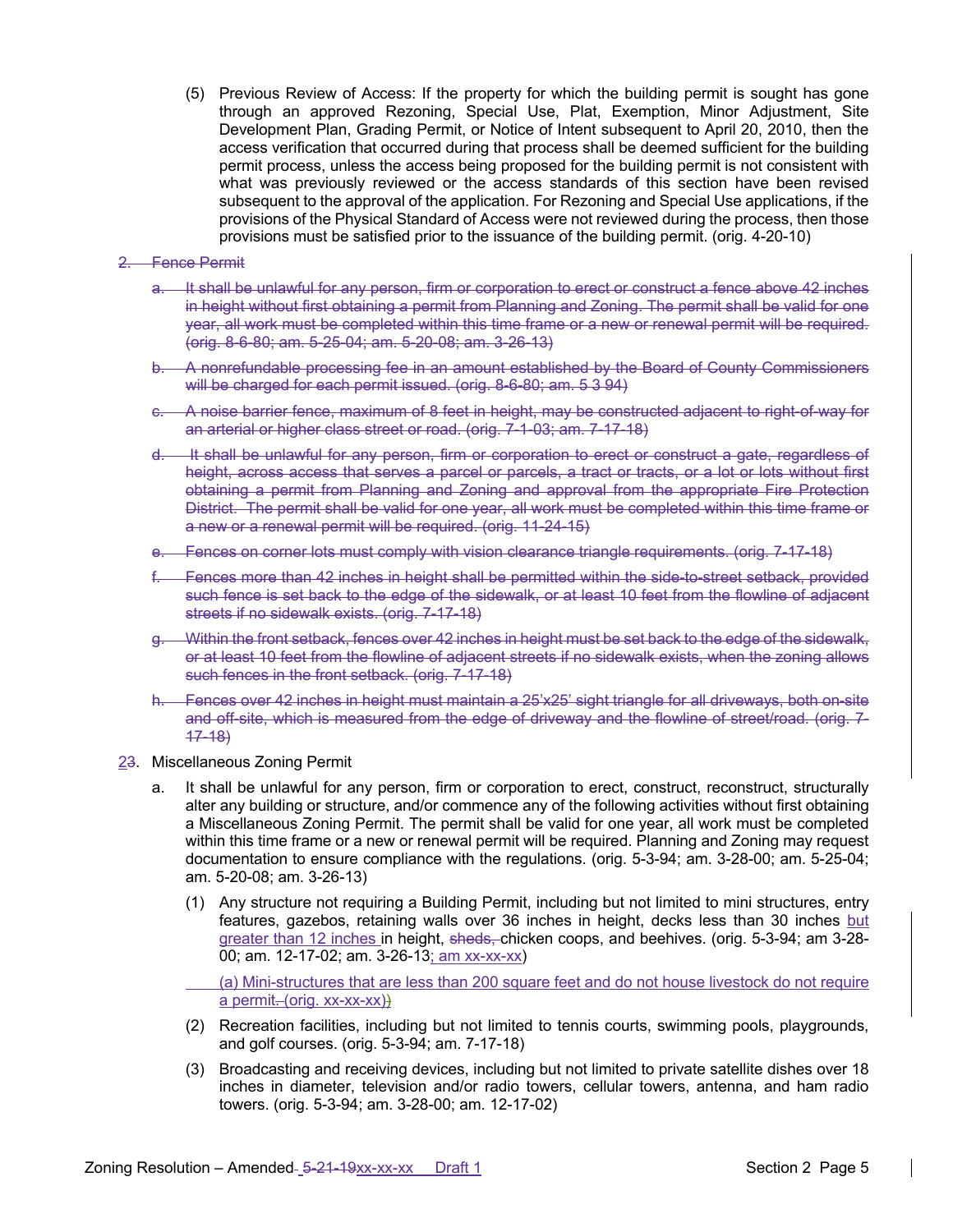- (4) Temporary structures not requiring a Building Permit, including but not limited to construction/sales and/or security trailers, temporary buildings and/or facilities, and mobile homes. Temporary uses and/or structures, including but not limited to fireworks stands, Christmas tree sale lots, parking lot sales and seasonal produce and/or flower stands. (orig. 5- 3-94; am xx-xx-xx)
- (5) Temporary uses and/or structures, including but not limited to fireworks stands, Christmas tree sale lots, parking lot sales and seasonal produce and/or flower stands. (orig. 5-3-94; am. 3-28-  $\theta$
- (56) Home occupations as outlined in the Home Occupations Section of this Zoning Resolution. (orig. 5-3-94; am. 3-26-13)
- (67) Group living facility for more than 3 unrelated persons. (orig. 5-25-04)
- (7) Any gate across access that serves a parcel or parcels, a tract or tracts, or a lot or lots. Any Miscellaneous Zoning Permit issued for such purpose shall first be approved by the applicable fire protection district. Access through the gate shall be granted to beneficiaries of any easements and emergency service providers. - (orig. xx-xx-xx)
- (8) A noise barrier fence, maximum of 8 feet in height, may be constructed adjacent to right-of-way for an arterial or higher class street or road. (orig. 7-1-03; am. 7-17-18)
- b. A Miscellaneous Zoning Permit shall not be issued unless the plans and the use conform to the provisions of this Zoning Resolution. (orig. 5-3-94)
- c. The owner, at the time of issuance of a Miscellaneous Zoning Permit, and the person to whom the permit is issued shall be responsible for compliance with all the requirements set forth in this Zoning Resolution for the building, structure and/or activity covered by the permit. (orig. 5-3-94; am. 12-17- 02)
- 34. Short-Term Rental Permit
	- a. It shall be unlawful for any person, firm or corporation to operate a short-term rental without obtaining an approved Short-Term Rental Permit. In addition, the following criteria must be met before the issuance of a Short-term Rental Permit: (orig. 1-1-12)
		- (1) The property owner shall notify each adjacent property owner in writing by certified mail of the name and contact information for the 24-hour local primary and secondary contacts. If such local contacts change, the property owner shall notify the adjacent property owners and the Jefferson County Planning and Zoning Division of the new local contacts' information in writing by certified mail within five (5) business days of the change in local contacts. (orig. 1-1-12)
		- (2) The dwelling shall be equipped with operable smoke alarms, fire extinguishers and carbon monoxide alarms. An operable carbon monoxide alarm shall be installed within fifteen (15) feet of the entrance to each room used for sleeping purposes. The smoke alarms shall be installed pursuant to the current International Building Code as adopted by the Jefferson County Division of Building Safety. (orig. 1-1-12)
		- (3) The proposed short-term rental shall provide a minimum of one (1) off street parking spaces, plus one (1) additional space per sleeping room. (orig. 1-1-12)
		- (4) Proof of adequate water and sewer. (orig. 1-1-12)
		- (5) Legal access in conformance with the access requirements of this Zoning Resolution. (orig. 1- 1-12)
		- (6) Proof of Fire Protection. (orig. 1-1-12)
			- (a) Outdoor fires using wood or charcoal for fuel are always prohibited. (orig. 1-1-12)
		- (7) The property owner shall provide a current sales tax license for the short-term rental issued by the Colorado Department of Revenue. (orig. 1-1-12)
	- b. A permit for a short-term rental shall be obtained within thirty (30) days following review by the Board of Adjustment for approval or renewal of a special exception to allow a short-term rental of a singlefamily dwelling. The review of the Short-Term Rental Permit application will include but is not limited to: failure to comply with any conditions set by the Board of Adjustment on approval of the special exception for short-term rentals, complaints received by the Sheriff's Office for noise or improper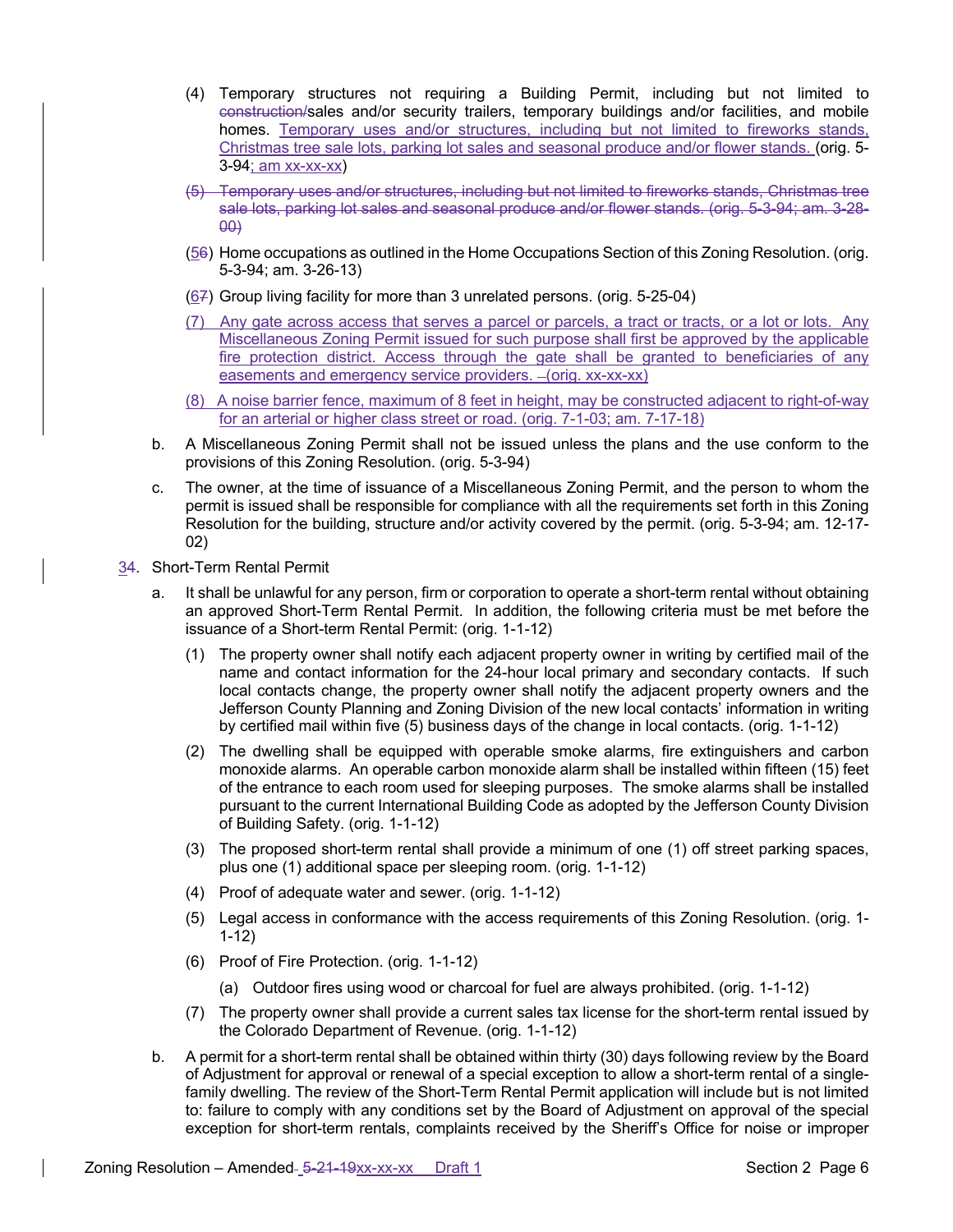parking, any active zoning violations or other impacts that cause the short-term rental to become incompatible with the surrounding land uses. (orig. 1-1-12)

- c. The owner at the time of issuance of a short-term rental permit and the person to whom the permit is issued shall be responsible for compliance with all the requirements set forth in this Zoning Resolution for the building, structure and/or activity covered by the permit. (orig. 1-1-12)
- d. Once the short-term rental permit has been issued, the owner shall provide all rental dates to the Jefferson County Planning & Zoning Division. In turn, Planning & Zoning shall provide this information to the Jefferson County Assessor and the Colorado Department of Revenue. This report shall be filed quarterly. (orig. 1-1-12)
- e. The property owner shall post the 24-hour local contact information as well as the Short-Term Renter Good Neighbor Brochure as created by the Planning and Zoning Division at a prominent location within the structure. In addition, the property owner shall provide each renter with a copy of the brochure at the time of occupancy. (orig. 1-1-12)
- f. The County may revoke a Short-Term Rental Permit at any time for failure to comply with the provisions of this Zoning Resolution concerning short-term rentals and/or confirmed violation(s) of any federal, state, or local law, ordinance, or regulation. The decision of the County to revoke a Short-Term Rental Permit may be appealed to the Board of Adjustment. No short-term rental of the subject property may occur while an appeal is pending. (orig. 1-1-12)
- 45. Setback Criteria from Streets/Roads: Setbacks shall be measured from the private access easements, easements associated with public street/road templates set forth in the Jefferson County Transportation Design and Construction Manual or flow line/edge of pavement of public and private streets or roads, except where Planning and Zoning finds that the private access easement functions as a shared driveway, based upon criteria including the following: (orig. 3-15-82; am. 12-17-02; am. 5-20-08; am. 10-13-09; am. 3-3-15; am. 11-24-15; am. 7-17-18)
	- a. Estimated current or projected average daily traffic (ADT); (orig. 3-15-82; am.10-13-09)
	- b. Design and topography; (orig. 3-15-82)
	- c. Providing connection between thoroughfares. (orig. 3-15-82)
	- d. Number of properties served by the easement. (orig. 7-17-18)

In the event the private access easement is determined to be functionally equivalent to a shared driveway, a minimum setback from the access easement of five (5) feet shall apply. (orig. 7-17-18)

## 56. General Setback Criteria:

- a. All setbacks shall be measured from the foundation or wall; however, eaves, roof overhangs, and fireplaces may protrude 24 inches into the setback. Underground counterforts and window wells may protrude into setbacks. (am. 7-17-18)
- b. The placement of improvements on any such zoned property may be further restricted by plat notes approved by the Board of County Commissioners in conjunction with an approved Plat, Exemption from Platting, or other process subject to the Land Development Regulations. (reloc. 7-17-18)

# **E. Zone District Boundaries**

For purposes of determining zone district boundaries after vacation of a right of way dedicated or deeded to the County, the zoning applicable to the property abutting on either side of the right of way shall, after vacation, be deemed to extend to the centerline of such vacated right of way. (orig. 9-6-77)

## **F. Street/Road Setbacks**

For purposes of measuring front, side and rear setbacks, all measurements shall be measured from the future right of way line when the street or road is designated on the "County Major Thoroughfare Plan". (orig. 7-28- 58; am. 9-6-77; am. 12-17-02; am. 10-13-09)

# **G. Front Yard**

- 1. On a through lot, the front yard requirements of the applicable zone district shall apply to each lot line fronting on a street. (orig. 5-6-46; am. 9-6-77)
- 2. Regardless of the location of, or the direction that any structure faces and regardless of where the main entryway into the structure is located, the front lot line of a lot shall be as indicated on the subdivision plat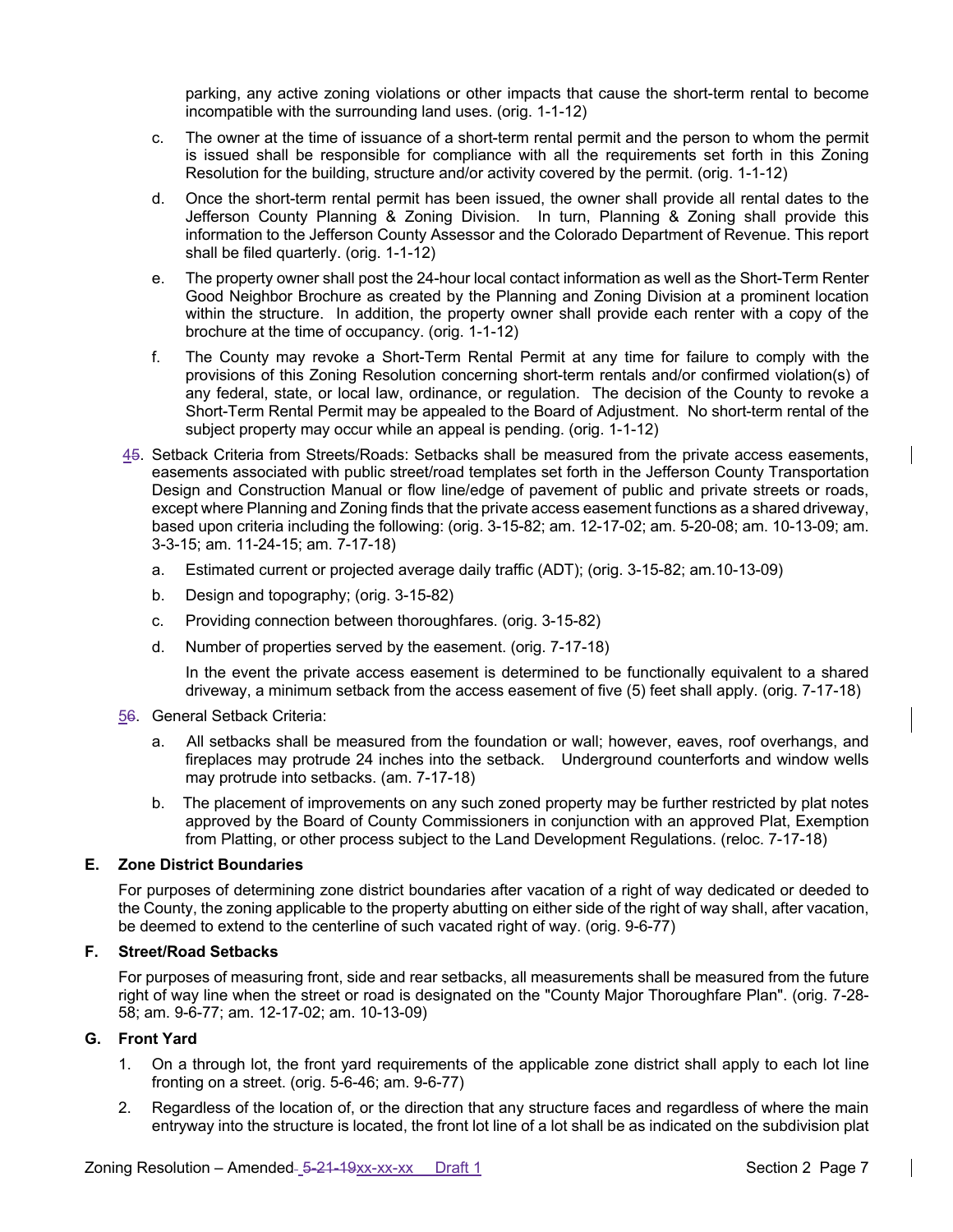or if not shown on a Subdivision Plat, it shall be determined by the main route of access into the property. (orig. 7-28-58; am. 9-6-77; am. 12-17-02)

3. Every part of the required front yard shall be open and unobstructed from its lowest point to the sky, except for landscaping and fencing not prohibited by the appropriate Section of this Zoning Resolution; and except for entry features with a minimum 14 foot height clearance. (orig. 5-6-46; am. 12-26-62; am. 9-6- 77; am. 8-6-80; am. 12-17-02; am 7-17-18)

## **H. Side Yard**

Every part of the required side yard shall be open and unobstructed from its lowest point to the sky, except for landscaping, accessories such as clothes lines, swing sets up to 8 feet in height and fencing not prohibited by the appropriate Section of this Zoning Resolution. (orig. 5-6-46; am. 9-6-77; am. 8-6-80; am. 12-17-02)

## **I. Rear Yard**

Every part of the required rear yard shall be open and unobstructed from its lowest point to the sky, except for landscaping and accessories such as clothes lines, swing sets up to 8 feet in height and fencing not prohibited by the appropriate Section of this Zoning Resolution. (orig. 5-6-46; am. 9-6-77; am. 8-6-80; am. 12-17-02)

# **Fences**

- 1. Fences shall meet the standards set forth in the Zoning Resolution and applicable County Regulations. (orig. xx-xx-xx)
- 2. A noise barrier fence, maximum of 8 feet in height, may be constructed adjacent to right-of-way for an arterial or higher class street or road. (orig. 7-1-03; am. 7-17-18; reloc. xx-xx-xx)
- 3. Fences on corner lots must comply with vision clearance triangle requirements. (orig. 7-17-18; reloc. xx-xx-xx)
- 4. Fences more than 42 inches in height are allowed, subject to the following development standards:
	- a. Side-to-street setback: Fence shall be set back to the edge of the sidewalk, or at least 10 feet from the flowline of adjacent streets if no sidewalk exists. (orig. 7-17-18; reloc. xx-xx-xx)
	- b. Front setback: Fences shall be set back to the edge of the sidewalk, or at least 10 feet from the flowline of adjacent streets if no sidewalk exists, provided the applicable zone district allows fences in the front setback. (orig. 7-17-18; reloc xx-xx-xx)
	- c. Fences shall maintain a 25'x25' sight triangle for all driveways, both on-site and off-site, which is measured from the edge of driveway and the flowline of street/road. (orig. 7-17-18; reloc. xx-xxxx)

# **JK. Rubbish**

The outdoor storage of rubbish is prohibited unless expressly allowed by the applicable zone district. (orig. 5- 20-08)

# **LK. Height Regulation**

- 1. The height limitations established for each zone district shall apply to flagpoles; and radio, television or microwave towers (including antennas), except as otherwise provided within this section. Noncommercial antenna installations for home use of radio or television are excluded. (orig. 6-14-88; am. 6-7-94; am. 12- 17-02; am. 4-20-10)
- 2. The height limitations established for any zone district, except Planned Development, shall not apply to chimneys, stacks, water towers, grain elevators, silos, elevators, monuments, dome spires, belfries, hangars and accessory symbols of government, religious, fraternal and civic organizations when attached to the respective building. (orig. 5-6-46; am. 9-6-77; am. 6 14 88; am. 4-20-10)

## **ML. Dangerous and/or Wild Animals**

1. Notwithstanding any other provision of this Zoning Resolution and except as provided in paragraphs L.2. and L.3. below, no person shall own, possess, harbor, maintain or keep any of the following species of animals, other than wildlife in existing natural habitat, on any property within any zone district (other than as specified in the Agricultural-Two (A-2) and Agricultural Thirty-Five (A-35) Zone Districts) in the unincorporated area of Jefferson County. The restrictions within this section apply to the A-2 and A-35 Zone Districts, when the property is at least 10 acres in size, and the keeping of dangerous and wild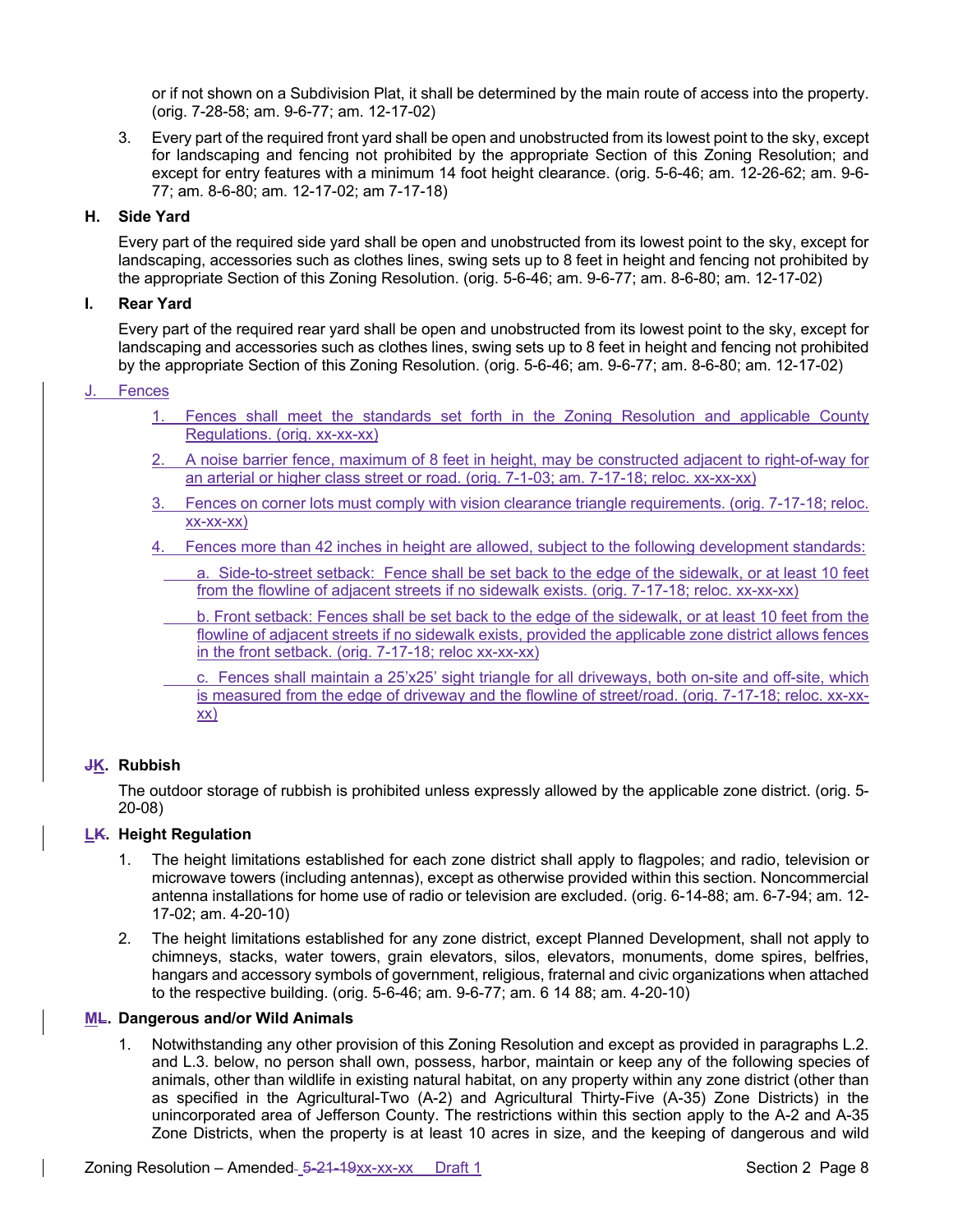animals is done in accordance with an approved Special Use. (orig. 8-1-78; am. 3-28-00; am. 12-17-02; am. 3-26-13)

- a. Poisonous reptiles, species of nonpoisonous snakes which ordinarily grow to more than 6 feet in length when mature, and lizards belonging to the family Varanidae; (orig. 8-1-78)
- b. Crocodilians; (orig. 8-1-78)
- c. All species of non-human mammals except the following: (orig. 8-1-78)
	- (1) Domestic cat (Felis catus); (orig. 8-1-78)
	- (2) Chinchilla (Chinchilla laniger); (orig. 8-1-78)
	- (3) Domestic dog (Canis familiaris); (orig. 8-1-78)
	- (4) Domestic ferret (Mustela putoris furo); (orig. 8-1-78)
	- (5) Mongolian gerbil (Meriones unguicularus); (orig. 8-1-78)
	- (6) Guinea pig (Cavia porceilus); (orig. 8-1-78)
	- (7) Hamster (Mesocricetus auratus); (orig. 8-1-78)
	- (8) Domestic laboratory mouse (Mus domesticus); (orig. 8-1-78)
	- (9) Domestic rabbit (Oryctolagus cuniculus); (orig. 8-1-78)
	- (10) Domestic laboratory rat (Rattus rattus albino strain); (orig. 8-1-78)
	- (11) Squirrel monkey (Saimiri seinrous); (orig. 8-1-78)
	- (12) Owl monkey (Aotus trivirgatus); (orig. 8-1-78)
	- (13) Woolly monkey (Lagothrix lagothrica); (orig. 8-1-78)
	- (14) Pygmy Goat (Goatus Minimus); (orig. 7-17-18)
	- (15) Miniature Pig (Göttinger minipig); (orig. 7-17-18)
	- (14) Domestic livestock including, but not limited to the following: horses, cattle, sheep, goats, swine, mules, donkeys, burros, llamas, alpacas, emu, and ostrich. (orig. 8-1-78; am. 12-17-02)
- 2. For any property zoned Agricultural-Two (A-2) and Agricultural Thirty-Five (A-35), the owner thereof shall receive Special Use approval in order to be permitted to own, possess, harbor, maintain or keep any one or more animals of the species listed in paragraph L.1. above, where the ownership, possession, harboring, maintenance or keeping of such animal(s) is necessary to a use which is otherwise in compliance with the applicable zone district regulations and is specifically for one of the following purposes: (orig. 8-1-78; am. 12-17-02; am. 3-26-13)
	- a. To be used for scientific research or for production of scientific or commercial supplies or as breeding stock in connection with a business or other commercial operation or research facility established as a use upon the premises; or (orig. 8-1-78)
	- b. To be used for purposes of public commercial exhibition, whether as a profit or nonprofit operation, such as a permanent zoological gardens or a temporary or traveling menagerie, circus, rodeo or livestock show. (orig. 8-1-78)
- 3. For any property zoned Agricultural-Two (A-2) and Agricultural Thirty-Five (A-35), the owner thereof shall receive Special Use approval in order to be permitted to own, possess, harbor, maintain or keep any one or more animals of the species prohibited under paragraph L.1. above, where the applicant demonstrates a special interest and competency in caring for such an animal or animals, and where the applicant demonstrates to the satisfaction of the Planning Commission and the Board of County Commissioners that the health, safety and welfare of humans and domestic animals in the area and of the general public is adequately safeguarded. (orig. 8-1-78; am. 12-17-02; am. 3-26-13)
- 4. The application for a Special Use under paragraphs: L.2. and L.3. above, shall be made to the Planning Commission. If approved by the Planning Commission, the application shall proceed to the Board of County Commissioners, which must also approve the application for the Special Use to be permitted. (orig. 8-1-78; am. 12-17-02)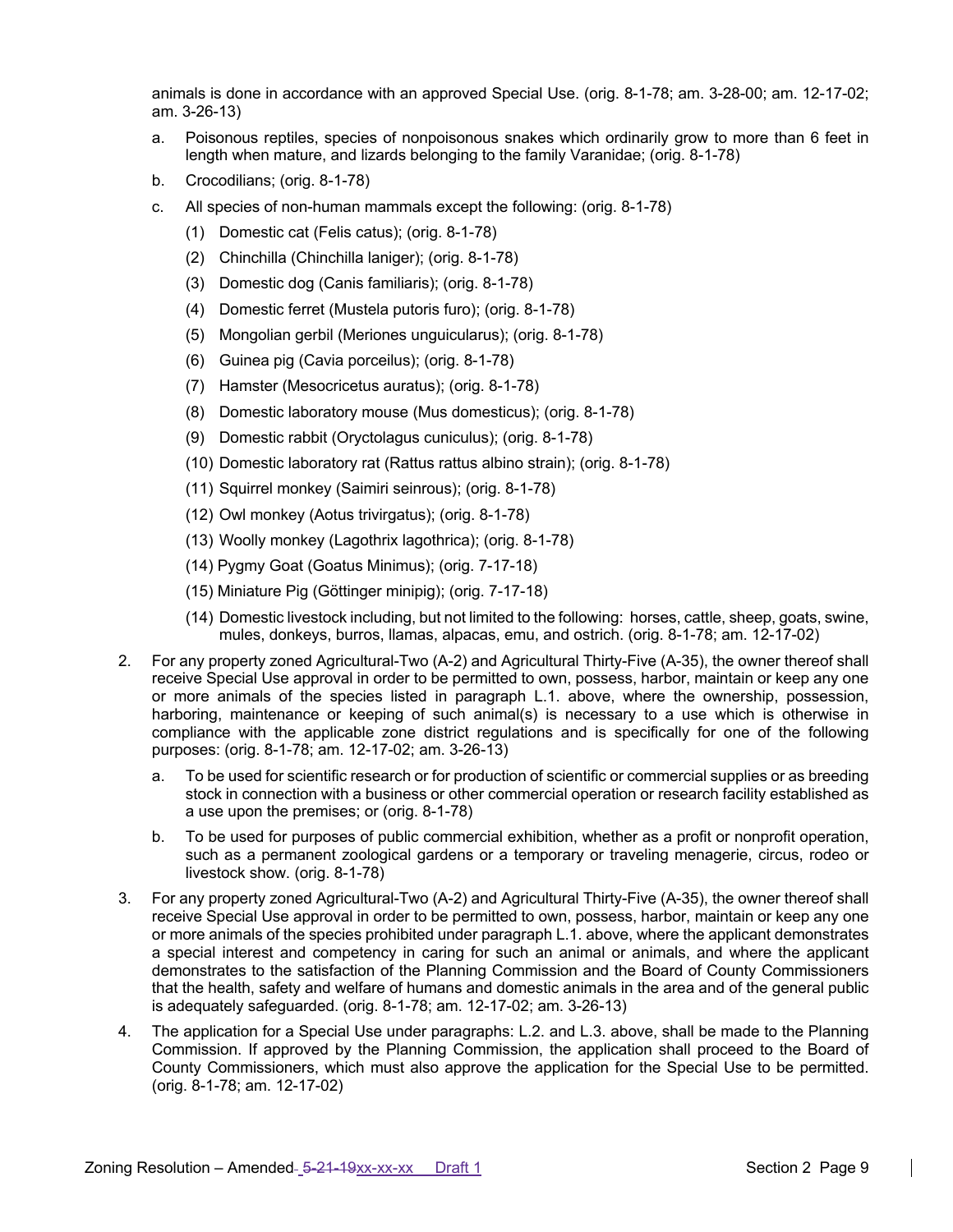5. One criterion relevant to the determination of whether to approve the Special Use shall be the agreement by the applicant that proposed facilities for the keeping of such animal(s) will be constructed and maintained in accordance with the requirements of the Colorado Division of Wildlife. (orig. 8-1-78)

As a condition of the continued validity of any Special Use granted under paragraphs L.2 and L.3 above, the applicant must at all times ensure that adequate safeguards for the health and security of both the animal(s) and humans and domestic animals in its (their) vicinity are provided, and must at all times be in compliance with all rules and regulations of the Colorado Division of Wildlife, including permit requirements; and, in addition, the applicant must at all times keep the animal(s) securely locked in the facilities approved by the Colorado Division of Wildlife which provide such adequate safeguards. (orig. 8- 1-78)

# **NM. Sexually Oriented Businesses**

- 1. No person may operate or cause to be operated a sexually oriented business within 1,000 feet of any of the following, whether the use or zone district listed below is unincorporated Jefferson County, an adjacent county, or within an incorporated municipality. (orig. 7-8-97)
	- a. A Religious Assembly. (orig. 7-8-97; am. 3-26-13)
	- b. A school meeting all requirements of the compulsory education laws of the state. (orig. 7-8-97)
	- c. The boundary of any zone district in which one of the primary uses is residential. (orig. 7-8-97)
	- d. A dwelling unit (single or multiple). (orig. 7-8-97)
	- e. A public park. (orig. 7-8-97)
	- f. A licensed childcare center. (orig. 7-8-97)
	- g. An establishment holding a liquor license. (orig. 7-8-97)
- 2. No person may operate or cause to be operated a sexually oriented business within 1,000 feet of another sexually oriented business. (orig. 7-8-97)
- 3. No person may cause or permit the operation, establishment or maintenance of more than one sexually oriented business within the same building or structure or portion thereof, such as in a shopping center. A sexually oriented business may include one or more types of sexually oriented business provided it has one address and is operated as a single business entity that has one sales tax license number. (orig. 7- 8-97)
- 4. For the purposes of this section, the distance between any two sexually oriented businesses shall be measured in a straight line, without regard to intervening structures, streets, or political boundaries, from the closest exterior structural wall of each business. (orig. 7-8-97)
- 5. For purposes of this section, the distance between any sexually oriented business and any Religious Assembly, school, child care center, public park, establishment holding a liquor license, dwelling unit (single or multiple) or residential zone district shall be measured in a straight line, without regard to intervening structures or objects or political boundaries, from the closest exterior wall of the structure in which the sexually oriented business is located to the nearest property line of the premises of a Religious Assembly, school, child care center, an establishment holding a liquor license, or dwelling unit (single or multiple), or the nearest boundary of an affected public park or residential zone district, whichever is closest. (orig. 7-8-97; am. 3-26-13)
- 6. If two or more sexually oriented businesses are within 1,000 feet of one another and are otherwise in a permissible location, the sexually oriented business which was first established and continually operating at its particular location will be deemed to be in compliance with this Zoning Resolution and the later established business(es) will be deemed to be in violation of this Zoning Resolution. (orig. 7-8-97; am. 12-17-02)
- 7. A sexually oriented business lawfully operating is not rendered in violation of this Zoning Resolution by the subsequent location of a Religious Assembly, school, childcare center, dwelling unit (single or multiple), public park, establishment holding a liquor license, or residential zone district within 1,000 feet of the sexually oriented business. (orig. 7-8-97; 12-17-02; am. 3-26-13)
- 8. All sexually oriented business shall blacken their windows or arrange the business so that the interior of the business and its stock in trade cannot be viewed from the exterior of the business. (orig. 7-8-97)

# **ON. Bars and Taverns**